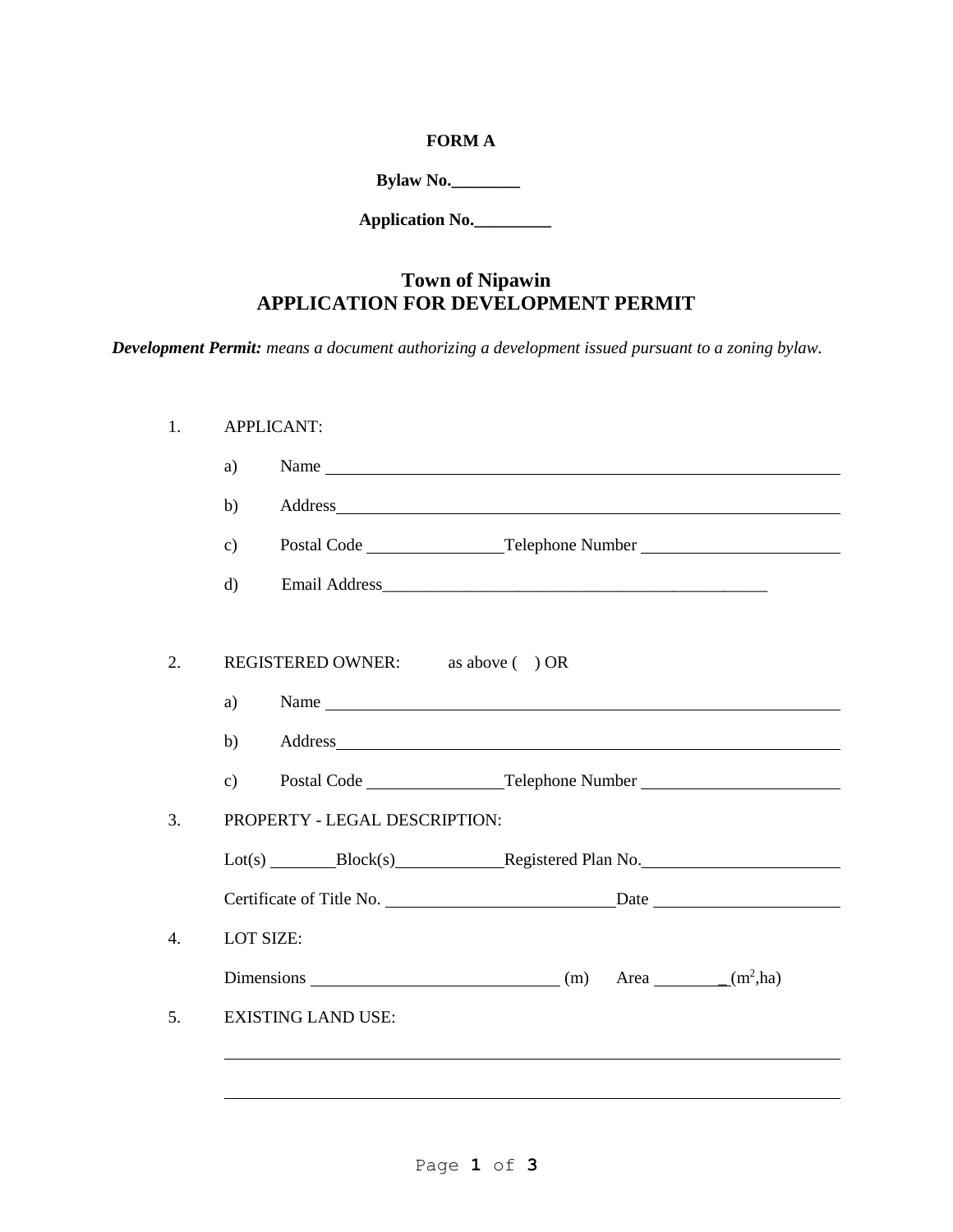- 6. PROPOSED LAND USE / DESCRIPTION OF PROPOSED DEVELOPMENT:
- 7. a) PROPOSED DATE OF COMMENCEMENT:
	- b) PROPOSED DATE OF COMPLETION:

#### 8. OTHER INFORMATION:

- 9. FOR NEW CONSTRUCTION, PROVIDE A DETAILED SITE PLAN, DRAWN TO SCALE ON A SEPARATE SHEET, SHOWING, WHERE APPLICABLE (note: \* means required only for applications for all discretionary uses; \*\* means required only for applications for those uses for which landscaping is required):
	- a) Dimensions of the lot.
	- b) Location and size of all existing and proposed buildings and structures.
	- c) Dimensions of front, rear and side yards.\*
	- d) Location and dimensions of off-street loading and parking area(s).\*
	- e) Utility lines, easements, topographic features.\*
	- f) Proposed site drainage and finished lot grades.\*
	- g) Location of septic disposal systems and water supply.\*
	- h) Landscape plan as required in Section 4.14 of the zoning bylaw.\*\*
- 10. MOBILE HOMES C.S.A. Z240 approval number (from Black and Silver sticker).

\_\_\_\_\_\_\_\_\_\_\_\_\_\_\_\_\_\_\_\_\_\_\_\_\_\_\_\_\_\_\_\_\_\_\_\_\_\_\_\_\_\_\_\_\_\_\_\_\_\_\_\_\_\_\_\_\_\_\_\_\_\_\_\_\_\_

## 11. DECLARATION OF APPLICANT:

I, 1. The of the of the of the state of the state  $\frac{1}{2}$  in the state of  $\frac{1}{2}$  in the state of  $\frac{1}{2}$  in the state of  $\frac{1}{2}$  in the state of  $\frac{1}{2}$  in the state of  $\frac{1}{2}$  in the state of  $\frac{1}{2}$  in the Province of Saskatchewan do solemnly declare that the above statements contained within the application are true, and I make this solemn declaration conscientiously believing it to be true, and knowing that it is of the same force and effect as if made under oath, and by virtue of "The Canada Evidence Act."

I agree to indemnify and hold harmless the Town from and against any claims, demands, liabilities, costs or damages related to the development undertaken pursuant to this application.

Date Signature

 $\frac{1}{2}$  ,  $\frac{1}{2}$  ,  $\frac{1}{2}$  ,  $\frac{1}{2}$  ,  $\frac{1}{2}$  ,  $\frac{1}{2}$  ,  $\frac{1}{2}$  ,  $\frac{1}{2}$  ,  $\frac{1}{2}$  ,  $\frac{1}{2}$  ,  $\frac{1}{2}$  ,  $\frac{1}{2}$  ,  $\frac{1}{2}$  ,  $\frac{1}{2}$  ,  $\frac{1}{2}$  ,  $\frac{1}{2}$  ,  $\frac{1}{2}$  ,  $\frac{1}{2}$  ,  $\frac{1$